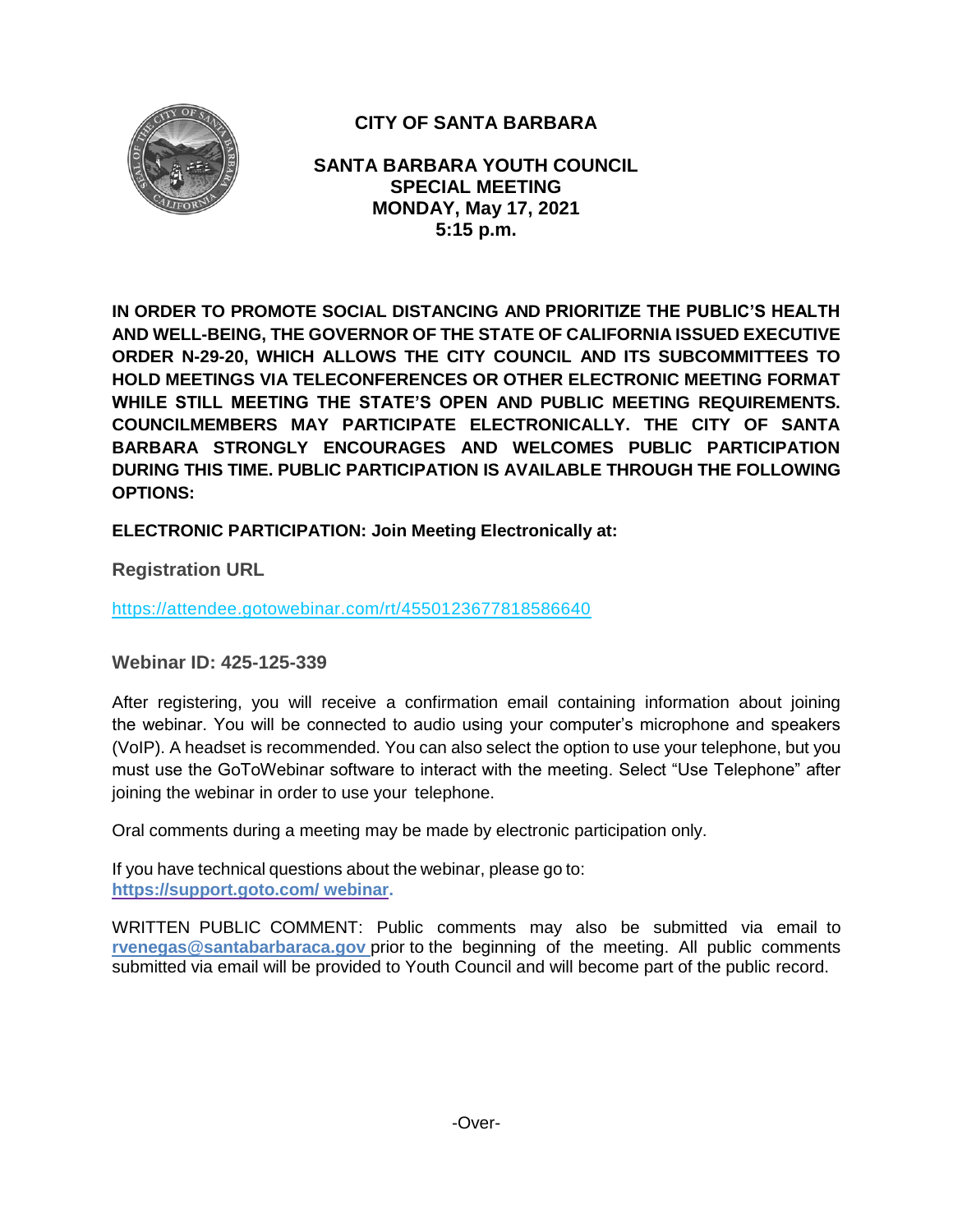#### **AGENDA**

## **CALL TO ORDER**

## **ROLL CALL**

#### **CHANGES TO THE AGENDA**

#### **PUBLIC COMMENT**

Any member of the public may address the Youth Council for up to two minutes on any subject within the jurisdiction of the Youth Council that is not scheduled for a public discussion before the Youth Council. The total amount of time for public comment will be 15 minutes.

#### **COUNCIL AND STAFF COMMUNICATIONS**

#### **CONSENT CALENDAR**

#### **1. Subject: Approval of the Minutes – For Action (Attachment)**

Recommendation: That the Youth Council waive the reading and approve the minutes of the special meeting held on Monday, April 19, 2021.

#### **NEW BUSINESS**

#### **2. Subject: Youth Council Interviews – Discussion and Action**

The Youth Council will conduct interviews for new members and make recommendations to the Mayor and City Council.

#### **3. Subject: Subcommittees – Discussion and Action**

Recommendation: That the Youth Council subcommittee members discuss current work tasks and take action if necessary:

- 1. Community Engagement
	- a) Moms Demand Action Alex Hellman
	- b) Standing Together to End Sexual Assault Update, Laila Goodman

#### **OLD BUSINESS**

#### **4. Youth Council Updates - For Information Only**

Recommendation: That each Youth Council member take up to two minutes for updating the public on specific school related issues or events impacting their school or youth in general.

#### **ADJOURNMENT**

**REPORTS:** Copies of reports relating to agenda items are available for review in the office